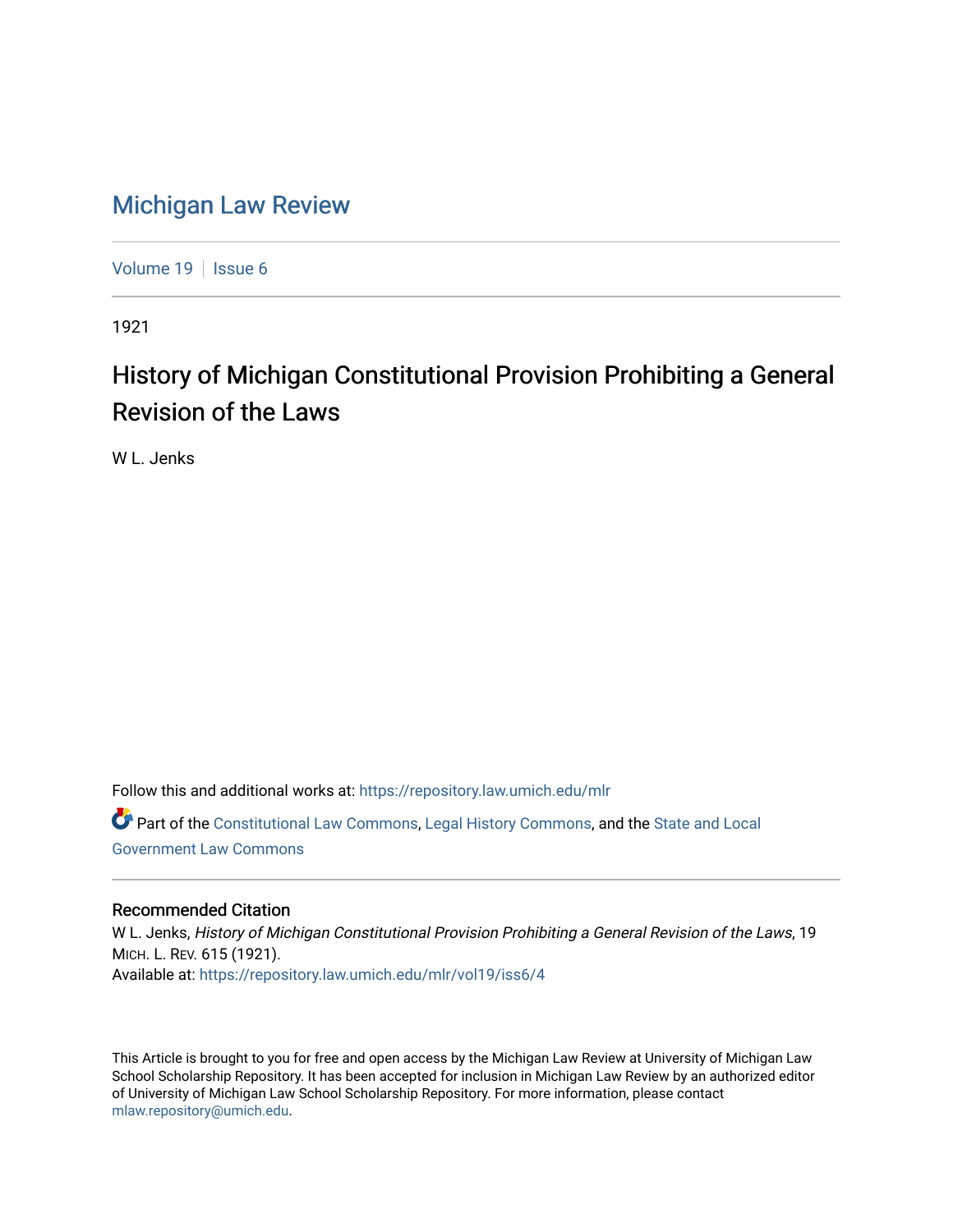## HISTORY OF MICHIGAN CONSTITUTIONAL PROVISION PROHIBITING A GENERAL REVISION OF THE LAWS

ALONE among the states of the Union, Michigan has, since 1850, prohibited any general revision of the laws and permits only a compilation of laws in force without alteration. As practically all the neighboring states, as well as New York, from which much of the early legislation of Michigan was derived, have continued to revise their statutes from time to time, it may be interesting to see why Michigan alone has thought it desirable not only to stop the practice which it followed until 1850, but to prevent effectually its legislature from ever attempting it in the future.

Michigan became a territory in 1805, and from July 1 of that year to 1824 its legislature consisted of the governor and three judges. From 1824 until statehood the legislative council, first appointive, then elective, became the legislative body.

The first publication of Michigan laws was the so-called Woodward Code, now a very rare book. It is a small octavo volume of 1/9 pages, printed at Washington, D. C., in 18o6. Judge Woodward had been the leading spirit in the preparation and enactment of the laws adopted from July to October, 18o5, at which time he and Governor Hull left for Washington to secure some much needed legislation from Congress on territorial subjects: Woodward remained at Washington and in the East fer nearly a year, and obtained authority from the Secretary of State to have the Jaws printed.

The book contains thirty-four acts in all, printed in the order in which they were adopted, and as printed the sections of the acts are numbered consecutively through the book. It is in no sense a code, however, as it does not attempt to state the whole body of the law, but consists of separate enactments covering only those subjects which the new government of the territory found most essential.

The title page reads, "The Laws of Michigan, Volume 1," followed by a quotation from the Æneid, addressed perhaps to President Jefferson, whose faithful and admiring friend Judge Woodward was. The translation reads, (O thou) "to whom Jupiter has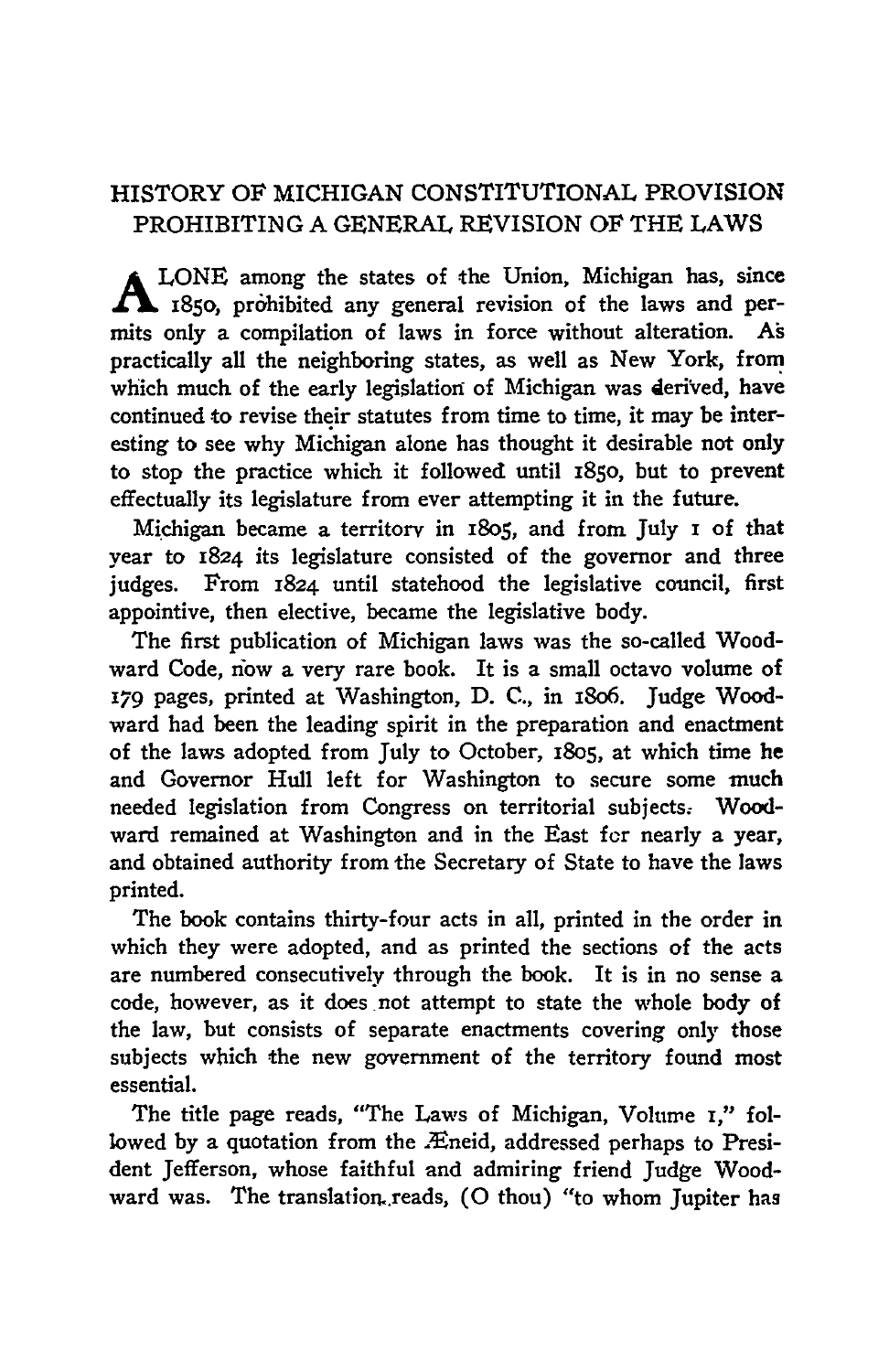granted the founding of a new city, and the ruling of proud peoples with justice."

The volume contains an interesting preface by Judge Woodward ·explaining the construction which the Governor and Judges of Michigan had given to the clause of the Ordinance of 1787 empowering them to "adopt" laws.

Although eleven acts were adopted in 1806, fourteen in 1807, nine in 1808, thirty-seven in 1809, ten in 1810, seven in 1812, the last one only three days before the surrender of Detroit, there was no further publication of the laws of the territory until 1816.

The Americans retook possession of Detroit September 29, 1813, but it was more than a year before the legislative part of the territorial government functioned. The first act adopted under the new governor-Cass-was on "the first day of October, 1814. Six acts were adopted in that year and nineteen during the following year, and by this time it was too plain to admit denial that the existence of one hundred twenty statutes unprinted, and of necessity generally unknown, was a gross injustice to the people of the territory.

The legislative journal for this period cannot be found, so that we are ignorant of the time and form of the resolution to publish these unprinted laws, but in 1816 there appeared a unique volume in statute publication. It was printed in Detroit, was entitled "Some of the Acts of the Territory of Michigan with the Titles and a Divest of all of the acts of the said Territory now in force," and contained eight laws in full, the titles only of eight laws, and a digest of fifty-six more. They were arranged alphabetically under the general subject treated of in the act. The reason given for this extraordinary action is found in an unsigned note at the end of the volume stating that the funds· at the disposition of the territorial government were not sufficient to print a complete copy of all the laws.

One title is, "An Act authorizing Aliens to hold lands in the Territory of Michigan, by purchase or otherwise," without-any further statement or explanation. One of the digested acts reads, "An Act concerning the City of Detroit. This Act provides for the incorporation of the City of Detroit," and this is all the information furnished.

Unaer the title, "An Act concerning the Militia of the Territory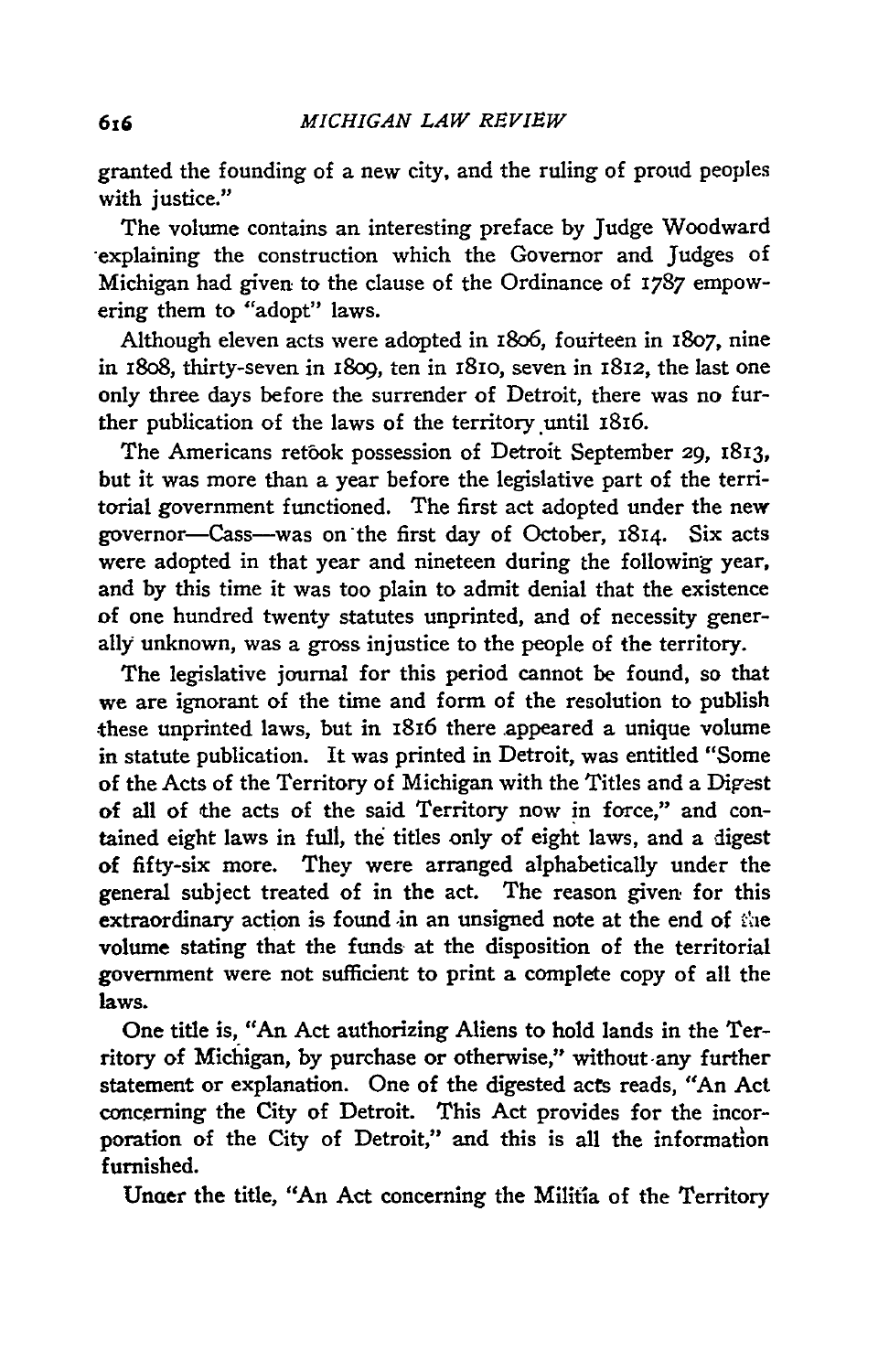of Michigan," it is said the original roll of this law has been lost and the only copy now to be found is so imperfect as to render it inexpedient to print it."

As an example of the digesting process, the first section of the act concerning forcible entry and detainer, as adopted, read (omitting the enacting clause), "That no person or persons shall hereafter make any entry into any lands, tenements, or other possessions but in cases where entry is given by law, and in such case, not with strong hand, nor with multitude of people, but only in a peaceable and easy manner, and if any person from henceforth do to the contrary and thereof be duly convicted, he shall be punished by a fine."

The digested section reads, "Persons shall not make unlawful entry into lands, nor lawful entry with force."

Some of the statutes digested, or indicated by titles, have never yet been printed in full.

By whom this statute digesting was done is not known, but if the same method were used upon our later compiled statutes all our laws might be printed easily in one volume.

The book itself is of octavo size, contains 144 pages, and is extremely rare. It is generally known as the Cass Code, although that is as inappropriate a designation as in the case of the Woodward Code.

The Ordinance of 1787-the constitution of the territory--provided that the Governor and Judges should adopt and publish the laws. It might have been a serious question whether the ordinary citizen who had no actual knowledge of the full letter of statutes as adopted would be bound by such a condensation as was published.

Such a publication obviously was not a credit either to the territory or to the United States, which through Congress had general control of the territorial finances and conditions, and on April 24. 1820, an ·Act of Congress was approved authorizing the printing of the laws of the territory in force. Under this law there was printed in Detroit the so-called Revised Statutes of 1820, the title page reading, "Laws of the Territory of Michigan, with marginal notes and an index, to which are prefixed the ordinance and several acts of Congress relating to this territory-published by authority, 1820." It actually was not printed until 1821, and contains statutes adopted as late as July 3, 1821. On March 29, 1821, the Governor and Judges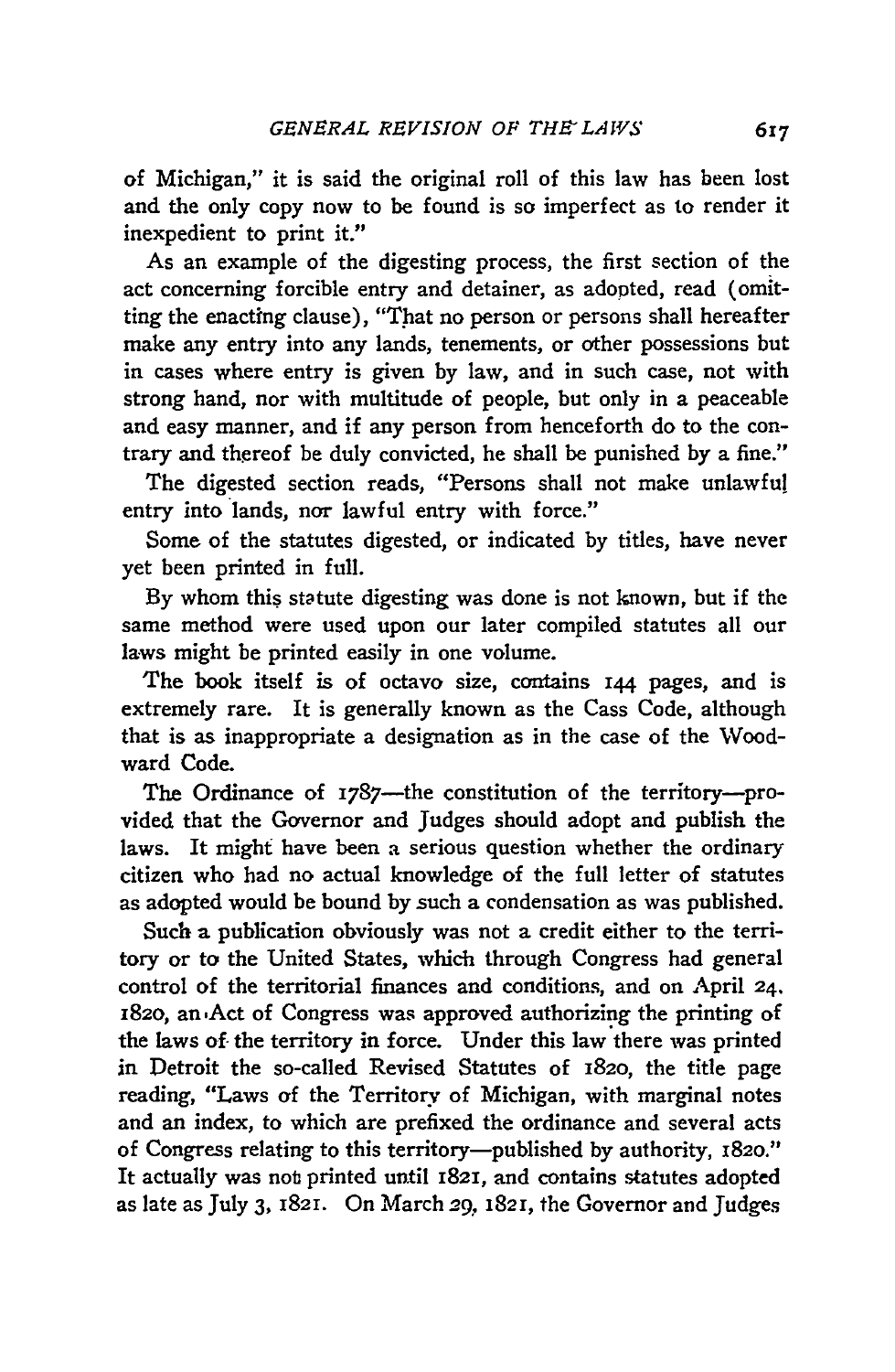passed an act that the edition of the statutes then printing be completed to the number of three hundred copies and handsomely and substantially bound. This direction was followed, and such copies, few in number, as still exist·are well bound in strong, well-finished· leather.

The volume contains one hundred and twenty-one acts arranged without much regard to date of adoption or character of subject. Of the laws printed, one was adopted in 18o5, one in 1810, three in 1815, three in 1817, eighteen in 1818, fifteen in 1819, thirty-nine in 1820, and forty-one in 1821. Five laws adopted in 1817, 1818 and 1821, and apparently in force, were not included in the volume. A general repealing act, passed May 8, 1821, excepted from its operation a number of statutes, and several of these excepted statutes also were not included.

In evident preparation for this publication, many laws were passed in 1820 and 1821 covering subjects of previous legislation and intended to replace them, and in that sense the collection might be termed a revision.

This collection of laws met with general favor with the public and also the lawyers, but when the first legislative council met in 1824, Governor Cass in his first message referred to some deficiencies "in the Territorial Code" which the council proceeded to correct.

Prior to this, in the same year, there was printed a small volume entitled "Laws of the Territory of Michigan Compiled by the Legislative Board in the year 1824." It contained 29 acts passed in 1821, 1822 and 1823 and three resolutions.

At the second session of the first legislative council on April 21, 1825, a resolution was adopted which provided for the printing of certain laws which were omitted from the 1820 volume, eleven in all; also the Acts of Congress relating to Michigan passed in 1825. and the Executive Acts establishing county boundaries and fixing county seats, and these were printed at Detroit in 1825 with the acts of the session.

At the same session resolutions were adopted reciting that it was highly important that the public acts of the territory be revised and a plain and simple code of laws formed acceptable to the people of the territory and calculated to promote their interest and protect their rights.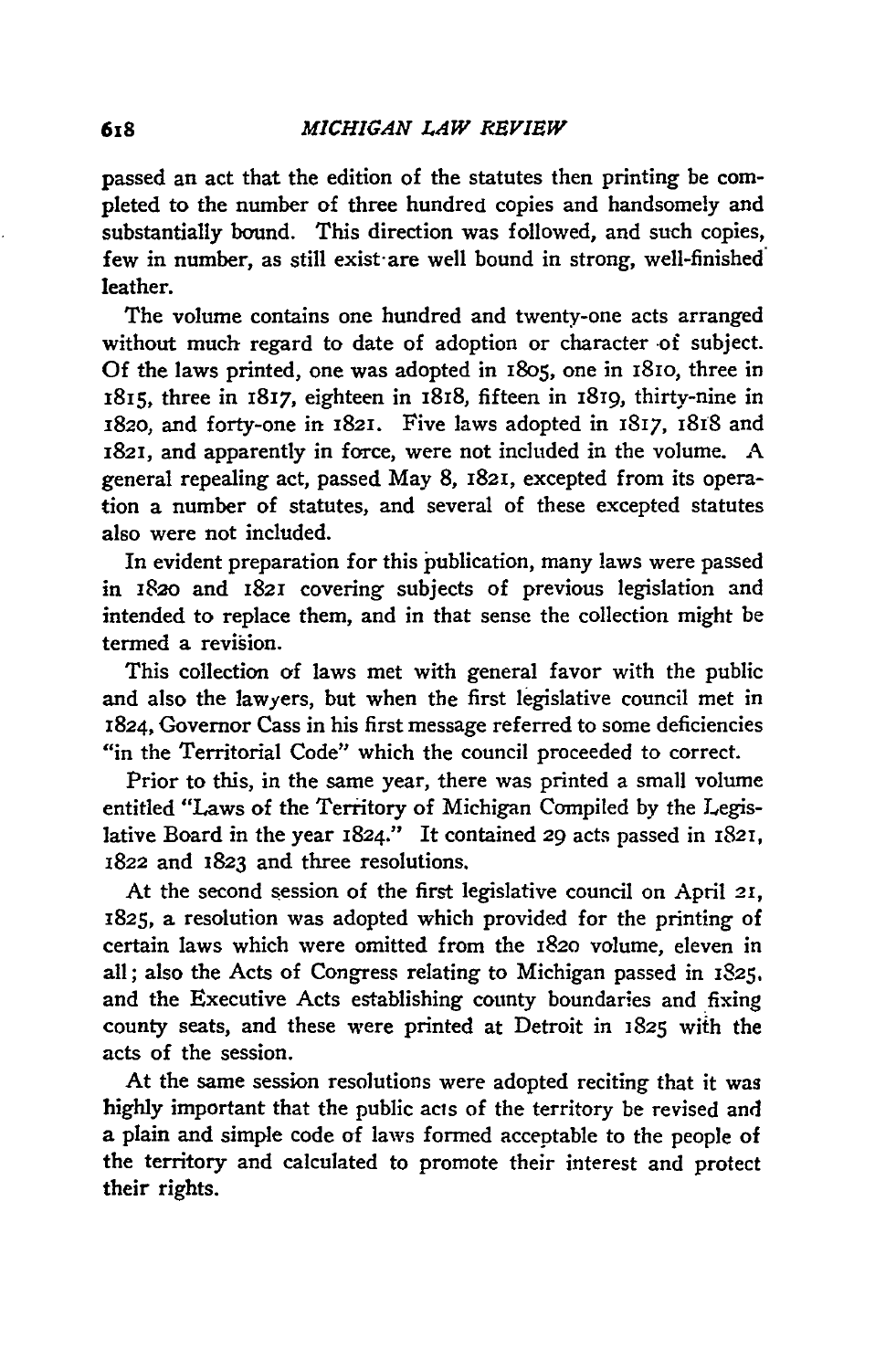The resolutions named five persons as a commission to revise the iaws. William Woodbridge, then secretary of the territory, received the smallest number of votes, but in the enrolled resolution was named first on the list, followed by Abraham Edwards, John Stockton, Wolcott Lawrence and William A. Fletcher.

The commissioners were directed to revise, consolidate and digest the laws, making such alterations or additions as might be deemed expedient, reporting the result to the legislative council at their next session, which was due to be held in November, 1826. Of this commission three were members of the council, Edwards, Stockton and Lawrence, only one of them, Lawrence, a lawyer, but all men of good· standing, ability and experience. Woodbridge was secretary of the territory, an able and experienced lawyer. Fletcher was a young man who came to Detroit in 1821 and two years later was appointed chief justice of the County Court of Wayne County. Shortly after the session of 1826 was opened the resignation of William Woodbridge as member of the revision commission was presented to the council, accepted, and Asa M. Robertson (or Robinson), a lawyer of Detroit, was appointed in his place.

During the session various bills, the result of the commission's work, were presented, and on December *27,* 1826, the commission presented their final report to the council. In this report they stated that they had digested the different statutes and provisions relating to the same subject as far as practicable into a single statute. In making alterations they had taken great care not to infringe upon long-established principles, and where legislation on new subjects was necessary they had supplied it.

Mr. Lawrence, one of the commission and also member of the council, having the "plain people" in mind. offered a resolution, which was duly adopted, providing that there be published with the laws a table or explanation in the English language of the names of writs and other process made use of in the statutes not expressed in proper English words.

Accordingly, we find in the volume printed in 1827, preceding the index, definitions or explanations of such words as *bona fide*, defea*zance, certiorari, venue,* and other words and phrases, mainiy of Latin origin, frequently used in statutes or legal proceedings.

The result was a substantial, welt-printed, indexed and bound vol-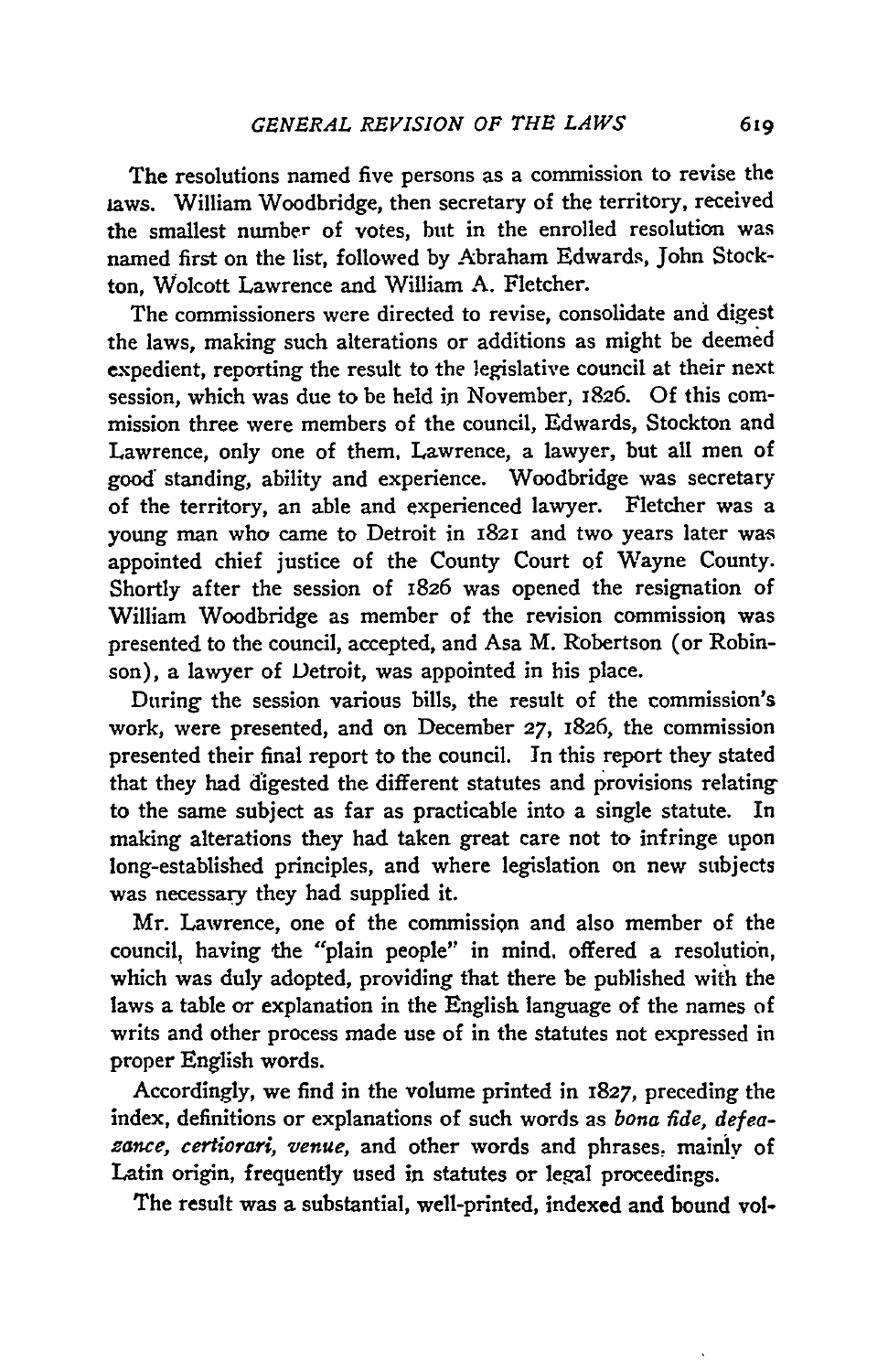ume of 709 pages, with marginal notes, the statutes relating to the same general subject grouped together, in many cases only verbal changes or changes in arrangement and phrasing being made, in others entire statutes were retained bodily without any change, the whole making a much more complete and systematic collection of laws than had theretofore existed.

The sessions of the legislative council following 1827 were prolific in new laws and amendments of old ones, so that in May, 1832, a committee was appointed to inquire into the expediency of making a general revision of the laws. This committee reported that there were but few copies of the laws remaining undistributed and it was inexpedient to republish them in their existing form; that the many amendments of different laws should be condensed so that the acts on each subject would be entire and could be more readjly and conveniently referred to. The result was that the president of the council was authorized to appoint a committee to divide among the members of the council willing to perform the service the labor of condensing and collecting the statute laws of the territory. At the next session in January, 1833, they reported this duly performed, and found no difficulty in approving their own work, which made considerable change in the laws and in the judicial system. One advantage of this method of condensing and revising was that the council was thoroughly informed on all important changes in the laws. One result of the condensation was that the volume containing all the laws in 1833 had 87 fewer pages than the laws of 1827. There was, however, no order of arrangement, so that the book was no improvement in that respect.

After the revision of 1833 there came each year a copious supply of new legislation and amendments to old laws. The state constitution of 1835 was adopted; the legislature elected under the constitution met in November of that year and enacted some laws. As Michigan had not yet been received into the Union, it was questioned whether the state existed, and therefore whether any laws enacted by this legislature were valid. The Supreme Court of the state, in the case of *Scott* v. *Detroit Young Men's SQciety, lessee,*  decided in 184-, held that Michigan became a state in 1835 by the adoption of its constitution, regardless of its non-admission into the Union, and in consequence the acts of the legislature of 1835 were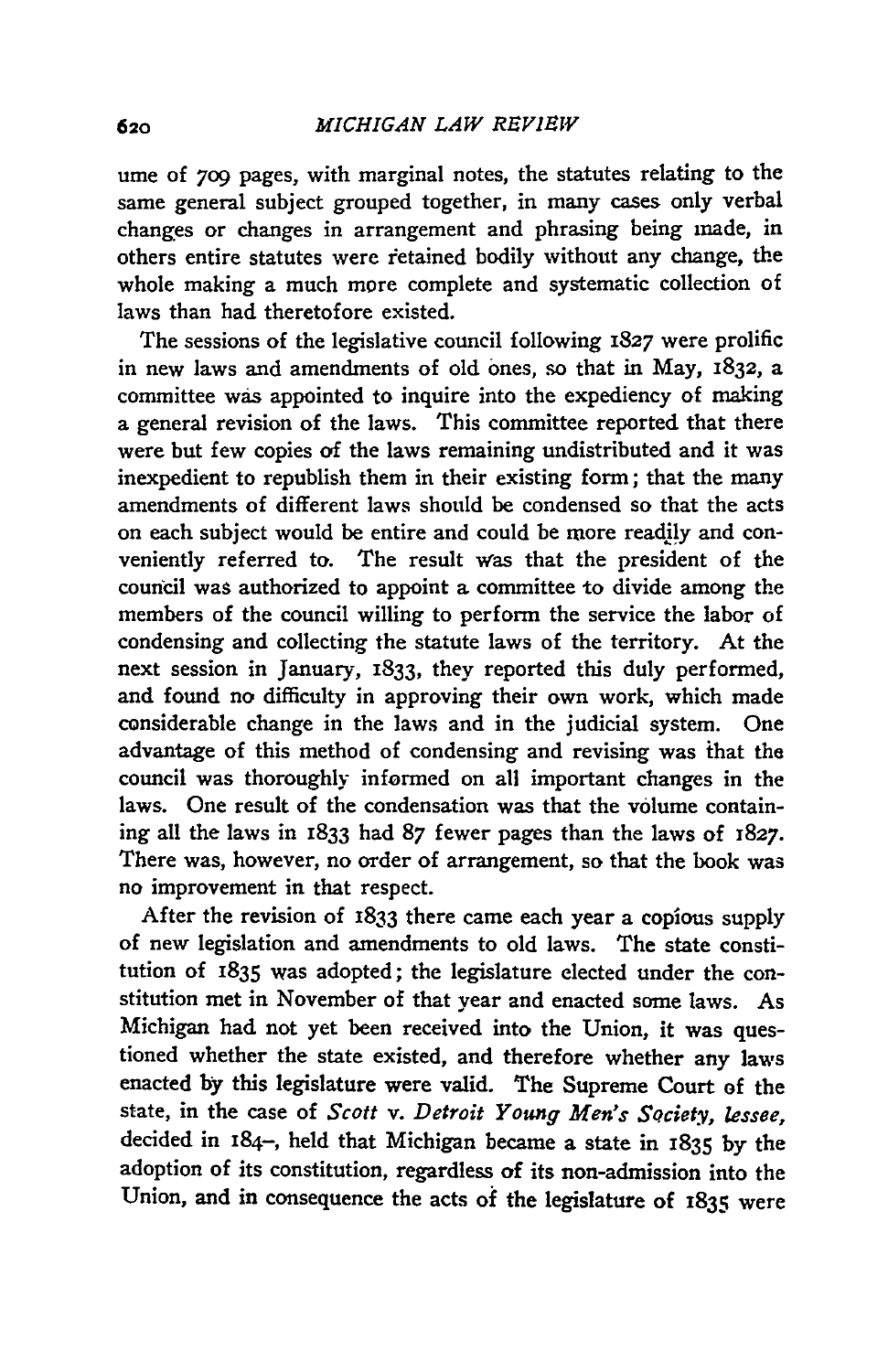valid. The Supreme Court of Ohio, in the case of *Myers* v. *Manhattan Bank* ( *20* Ohio, 283), decided in 1852, involving the identical question, held directly to the contrary.

However, only one 1aw of general nature-fixing the salary of the governor-was passed at the first session, owing, probably, to doubts of legality; but at the adjourned session beginning in February, 1836, a considerable number were passed. Governor Mason, in his message at the opening of this session, called attention to the need of properly organizing the judicial department of the new state and revising its laws. He recommended the lopping off of useless branches and periodical revisions, so that the laws might be understood by others than those whose profession it was to interpret them. Following this recommendation the legislature promptly passed an act which the governor approved March 8, 1836, appointing Hon. William A. Fletcher a commissioner to prepare, digest and arrange a code of laws for the state. He was to have them ready for the legislature on the first Monday of January following, and to receive not more than fifteen hundred dollars (\$1,500.00) for his services. Naturally enough, this time proved insufficient, the commissioner having judicial duties to perform, first as circuit judge and later as chief justice of the Supreme Court, and the time was extended to November 9, 1837. An adjourned session of the legislature met at that date for the express purpose of acting on the report, and sat until the last day of the year, when the act was in part acted on, and completed early in the following year. This act was more than a revision or condensation ; it was an attempt really to codify the law of the state, and the result was for the first time a unified treatment of the entire subject, with an entire recasting of language. The work was divided into four parts, treating respectively of the Internal Administration of the State, Private Right, Administration of Civil Justice, and Administration of Criminal Justice.

The contrast in arrangement, compared with the revisions of 1827 and 1833, was great. In neither of them was there any attempt to do more than collect existing statutes upon any subject and put them together, but without any particular order or logical connection: still less was there any definite plan of arrangement of subjects.

The code, or, as the title page of .ne volume names it, "The Revised Statutes of Michigan," made many changes from the terri-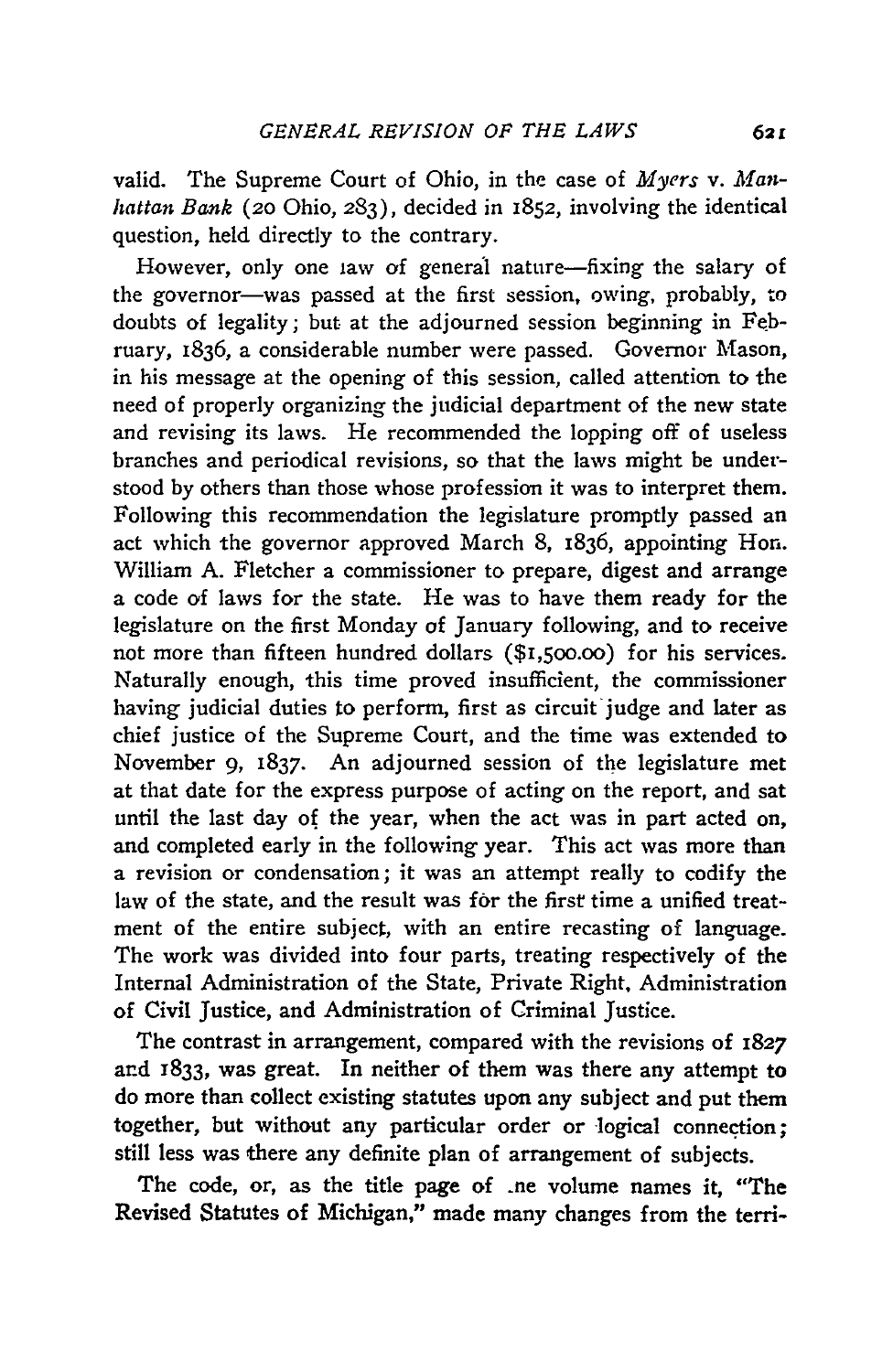torial statutes. The judicial system was made to consist of a Supreme Court with a chief justice and three associate justices, a court of chancery with a chancellor, four circuit courts, a probate court and justice courts. Return was made to the system of county government by three commissioners instead of supervisors.

The codifier for many years was a very prominent figure in the legal history of the state. Born in New Hampshire, he came to Detroit in 1821 at the age of thirty-three, and impressed himself rapidly on the community as a man of force and ability. In 1823 Governor Cass, who early formed and always retained a high opinion of his legal ability, appointed him chief justice of the Wayne County Court, and ·in 1825 appointed him attorney general of the territory. In 1833 the county court system was abolished in the lower peninsula except for Wayne County, and the rest of the peninsula was formed into one circuit, and the governor appointed Fletcher the circuit judge. The performance of his duties required him to hold yearly two terms at each county seat, and as there were -thirteen counties named in.the act at which court should be held, it can readily be seen that traveling alone would consume much time. The law requiring that the judge after his appointment should reside within his district. Judge Fletcher removed to Ann Arbor where he lived during the remainder of his life.

In March., 1836, the state legislature passed a law providing for a Supreme Court consisting of a chief justice and associate judges and Governor Mason promptly appointed Fletcher the chief justice at a salary of sixteen hundred dollars (\$1,6oo.oo) yearly, and he continued to hold that position until he resigned in 1842. He died at Ann Arbor in 1852, and for many years even the place of his burial was unknown. In 1916 the matter was called to the attention of the Michigan Bar Association and the Michigan Pioneer and Historical Society. His remains were found inclosed in an iron casket, disinterred, and reinterred in a prominent location in the Ann Arbor Cemetery, and a suitable monument will be erected.

The compensation for doing this important work was not to exceed fifteen hundred dollars (\$1,500.00), and later critics of the work intimated that Judge Fletcher did ·only a small part of the work, and employed General Edward Clark, a militia general living at Ann Arbor, a man: of good standing and ability, but not of any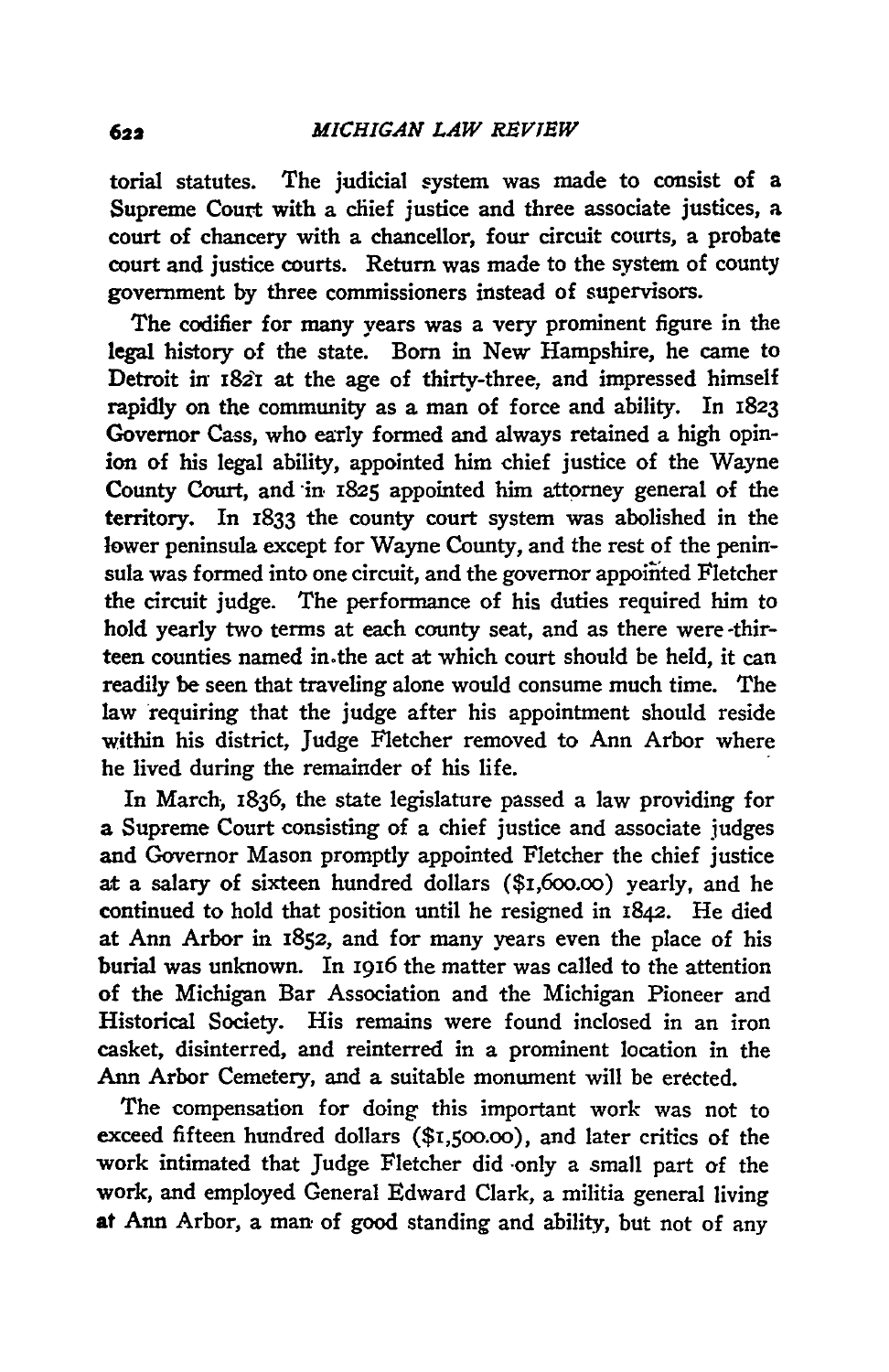legal training, to do the main part, and it is certain that in the code as presented there were important omissions which the succeeding legislatures were compelled to fill.

In December, 1837, the legislature passed an act authorizing the governor to appoint two commissioners to superintend the publication of the revised laws, and he appointed E. B. Harrington and E. J. Roberts. Ebenezer Burke Harrington was a young lawyer who was at the time of his appointment living in Port Huron, hut at once moved to Detroit to fulfill his part of this monotonous but important work. He later reported the decisions of the Chancery Court of Michigan from 1839 to 1844, and died in the latter year.

Elijah J. Roberts, a brilliant and versatile man, was at this time thirty-seven years old. Previous to coming to Detroit, about 1833, most of his life had been spent in New York as editor of various newspapers, which vocation he occasionally followed in Michigan at times in combination with the practice of the law. In the speculative period of 1835-6 he went to St. Clair, where he speculated in village lots and promoted a railroad from St. Clair to Romeo, beginning its construction. He was later *a:* justice of the peace in Detroit and took an active part in the militia, rising to be colonel, and in the Canadian Patriot War of 1837 was heartily in sympathy with the movement and took considerable part in recruiting and assisting the Patriots. He was adjutant general of the state from 1842 to 1844, and in 1845 was appointed assistant mineral agent for the upper peninsula. While there he presented Chippewa County in the Constitutional. Convention of 1850, was state senator from the upper peninsula in 1851, but died April 29 of that year.

Serious omissions and deficiencies soon began to appear in the revision. Being the work of one man, who was much of the time actively engaged in other work, it was perhaps unavoidably incomplete, but it also made some radical changes which were not generally desired or understood. For some years county affairs had been under the management of au elected board of supervisors. The code changed this to a board of three commissioners. Imprisonment for debt was continued, although the governor and public sentiment were strongly opposed to it. One great merit of the revision was that for the first time there was an orderly, systematic arrangement of the subjects treated, which brought into a connected whole all the statute law.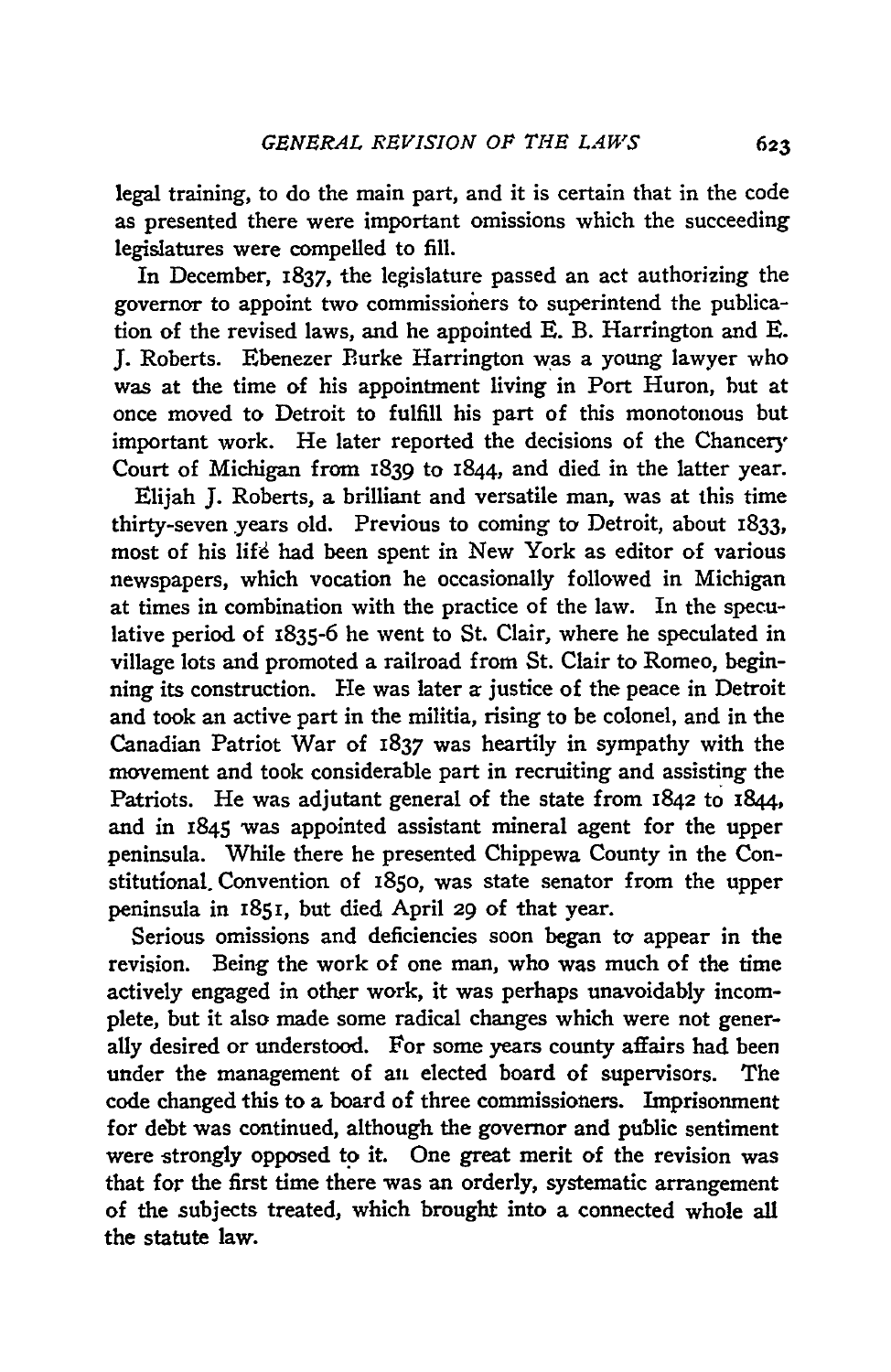The state grew rapidly in population; each session of the legislature produced new laws and amendments to the revision, and in 1841 one thousand copies of the revision were ordered sold at two dollars, no doubt in contemplation of another revision soon to be made.

When the legislature met in 1844 an act was passed, March *2,*  amended March 12, 1344, providing for the consolidation and revision of the general laws of the state. The first act created a Council of Revision, consisting of the chancellor, the presiding judge of the first circuit and a commissioner to be appointed by the judges of the Supreme Court and the chancellor. Immediately after that act was passed the legislature was advised that it was impossible for the chancellor and judge to devote the necessary time and attention to the work, and therefore it amended the act so that the commissioner should perform the work. The day following this action Sanford M. Green, then a member of the state senate, was appointed commissioner. This was an excellent choice. Judge Green had come to Michigan eight years before and had acted as justice of the peace and prosecuting attorney in Shiawassee County, was judge of the Supreme Court from 1848 to 1852, and from the latter year was circuit judge and as such also a member of the Supreme Court from 1852 to 1857. He later sat as circuit judge for several years.

The work of revising occupied Judge Green nearly two years. He reported in January, 1846, that he had devoted all his energies to the preparation and arrangement of the laws, with such modifications, amendments and additions as seemed best adapted to the people of the state and calculated *to* secure their permanent happiness and prosperity.

In accordance with a resolution of the legislature, the commissioner prepared his revision and had it printed for the use of the legislature, so that they had it before them as an entirety.

To the code as reported the legislature made numerous changes and additions; it changed entirely the judicial system, abolishing **the**  Court of Chancery; abolished capital punishment, which had been retained by the reviser. In the revision as reported and adopted the chapter on evidence was entirely rewritten and for the first time permitted parties to suits to be witnesses.

There was present, however, in this revision one danger: when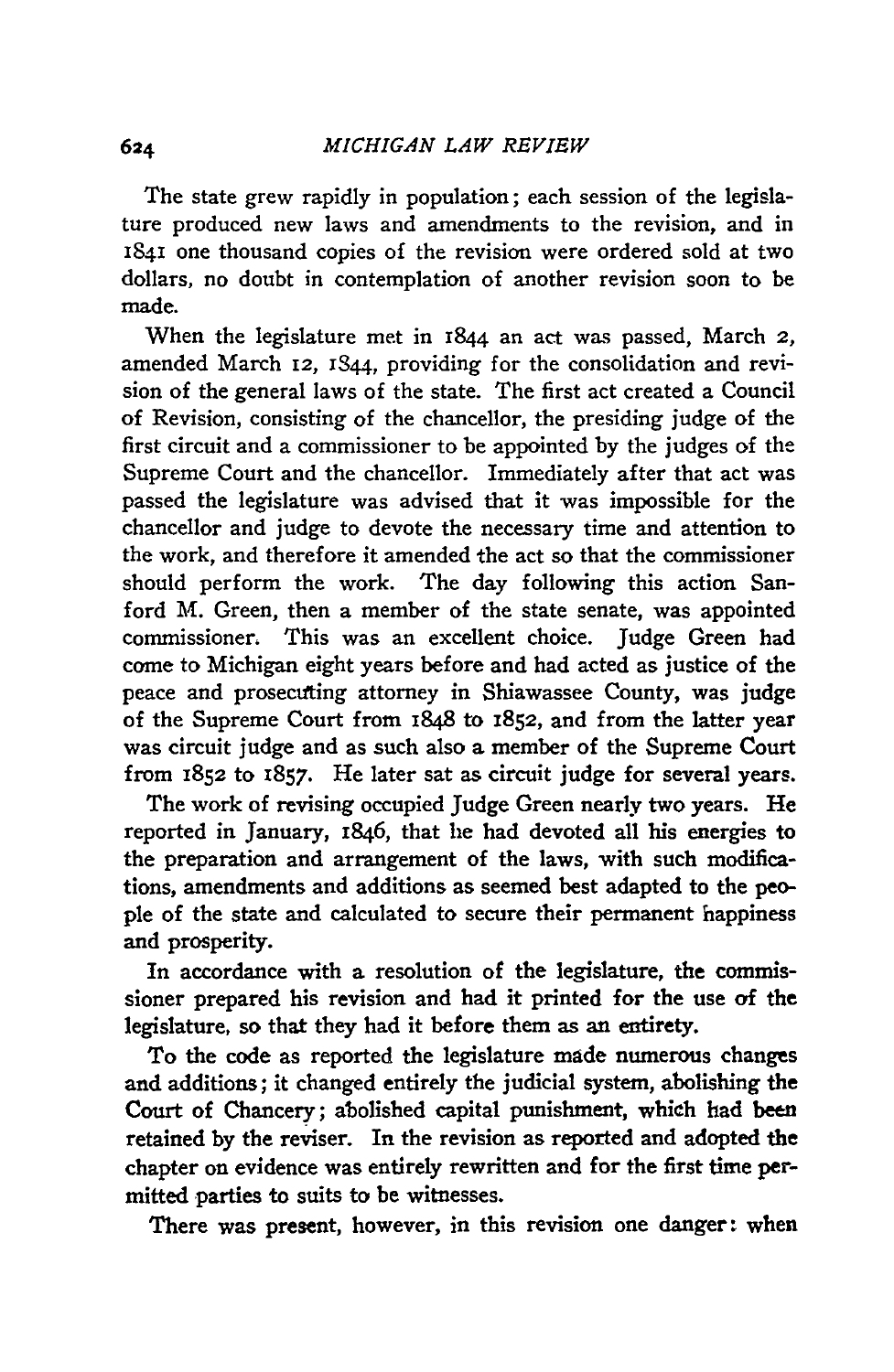the law is put into a single statute it becomes very difficult for a body of men like the ordinary legislature to examine and compare the proposed code with the previously existing statutes minutely and thoroughly enough to have an intelligent understanding of all the clianges made and their bearing upon the parts unchanged. It thus follows that succeeding legislatures promptly claim that provisions of the code as adopted were not understood and should be amended.

Another objection to a single reviser, which had been the case both in 1838 and 1846, was that, in preparing a code of laws for the people of the state, there should be more than one mind, one viewpoint, used in the framing of the laws.

Four years later the Constitutional Convention of' 1850 met and prepared a new constitution, which was adopted the same year. In it perhaps the most noticeable feature is the policy of restriction of the powers of the legislature; no more internal improvements, small fixed salaries for state officials, biennial sessions of the legislature, and many enactments which properly should be found only in statutes were inserted.

One provision was: "No general revision of the laws shall hereafter be made. When a reprint thereof becomes necessary the legislature in joint convention shall appoint a suitable person to collect together such acts and parts of acts as are in force, and, without alteration, arrange them under appropriate heads and titles."

The first reference to this subject was on the fifteenth day of.the convention, when Mr. Britain proposed as Section 39 of the article on Legislative Department, "The legislature may authorize a compilation and reprint of the laws actually in force \* \* \* but no revision or alteration of the laws shall at any time be authorized except  $* * * "$ 

This brought the strong objection of Mr. Williams, the first president of the Michigan Agricultural College. "Compilation and reprint," he said, was the plan out of which the last revision grew. The reviser had proposed not to codify but compile the laws at a cost of five or six hundred dollars, but it grew into a revision, with the pay of the reviser several thousand dollars and the cost of printing, including cost of legislation, \$6,500.00.

The next day the subject came up again and was considerably discussed. In the course of his argument Mr. Britain said: "A revision of the laws should never be necessary except so far as may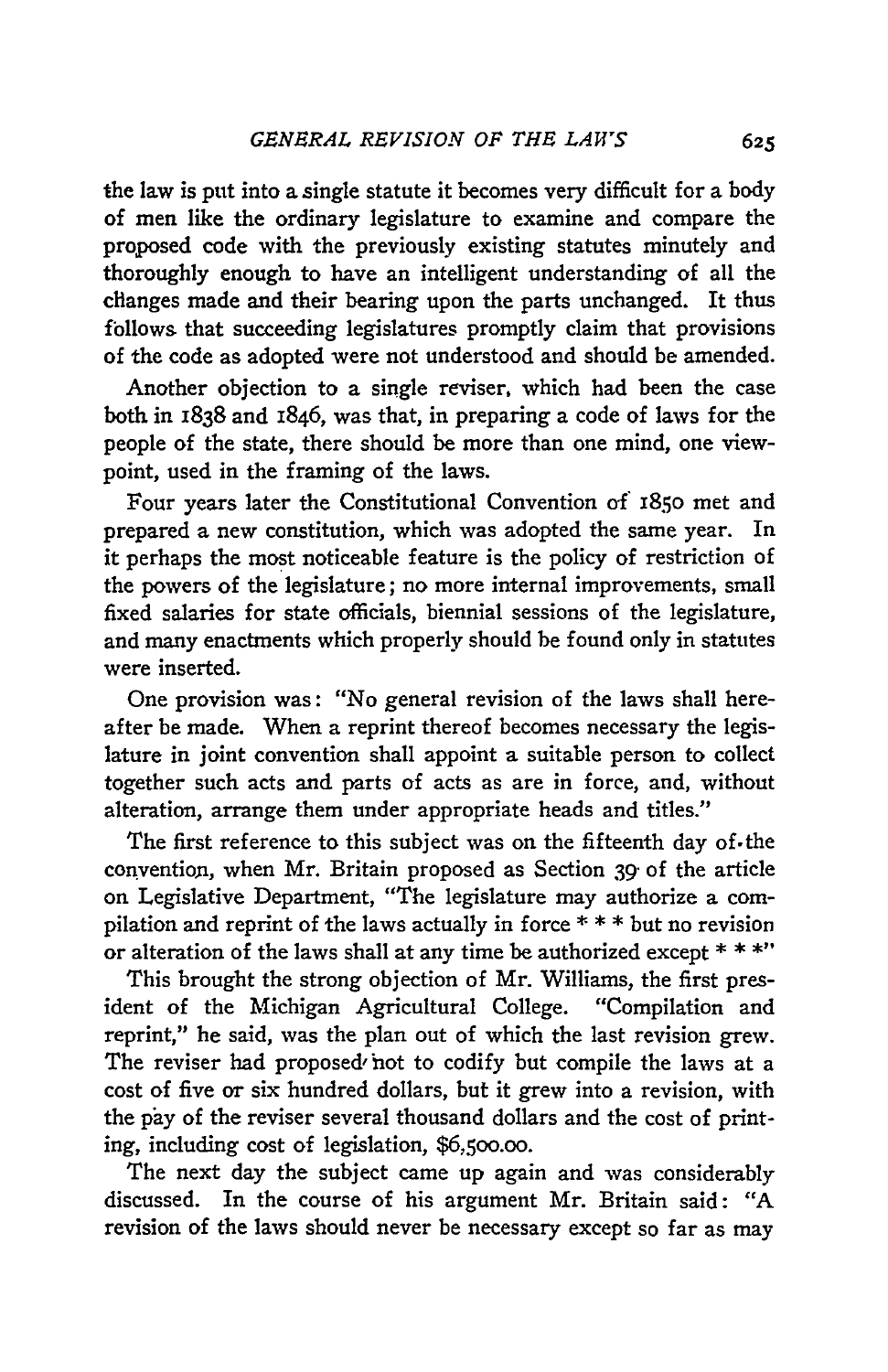be necessary to adapt them to amendments of the constitution. No man could draw up a code suited to all the various wants of the people." Michigan had suffered three inflictions of this kind since his acquaintance, and they were among the greatest calamities by which she had been visited ; the revision of 1838 cost the state about \$90,000.00. The revised statutes of 1846 went from the hand of the reviser the reflection of his own peculiar views rather than thost of the people. A general murmur of disapproval ran through the state, "produced first by ignorance of the new laws, second by their want of adaptation to the people's wants and interests."

The matter was then passed and received no further discussion, but later on Mr. Britain's motion, the section as it now stands, was adopted as Section: eleven of the article "Schedule,'' and referred to the committee on "Enrollment." On the last day of the session this committee presented the entire constitution in its final form, and had transferred this particular section to the article "Miscellaneous,'' where it appears as Section fifteen, and so stands as adopted by the convention and voters.

In the proposed constitution of 1867 this provision was entirely omitted with no discussion. In the Constitutional Convention of 1907 the committee having the subject in charge proposed to omit the section, but after a short discussion, in which reference was made to former revisions, the section with some slight changes was retained but placed in another article.

Judge Campbell, always well informed and interested in the early history of the state, referred at some length to the experience of Michigan in his opinion in the *State Tax Law Cases* (54 Mich. 450). He said that Judge Fletcher, instead of compiling the laws, which was all the legislature intended, prepared a new and what was meant to be a complete code whereby the law on several subjects was essentially revolutionized and some important matters entirely overlooked. Some of these defects were remedied before the Revised Status went into effect; and before the session of January, 1839, so many further omissions and defects were discovered that much of the time of the legislature was spent in changing the code and supplying defects. The revision of 1846 introduced some radical changes and superseded the great body of general laws, and was intended to be a complete code. Subsequent legislatures